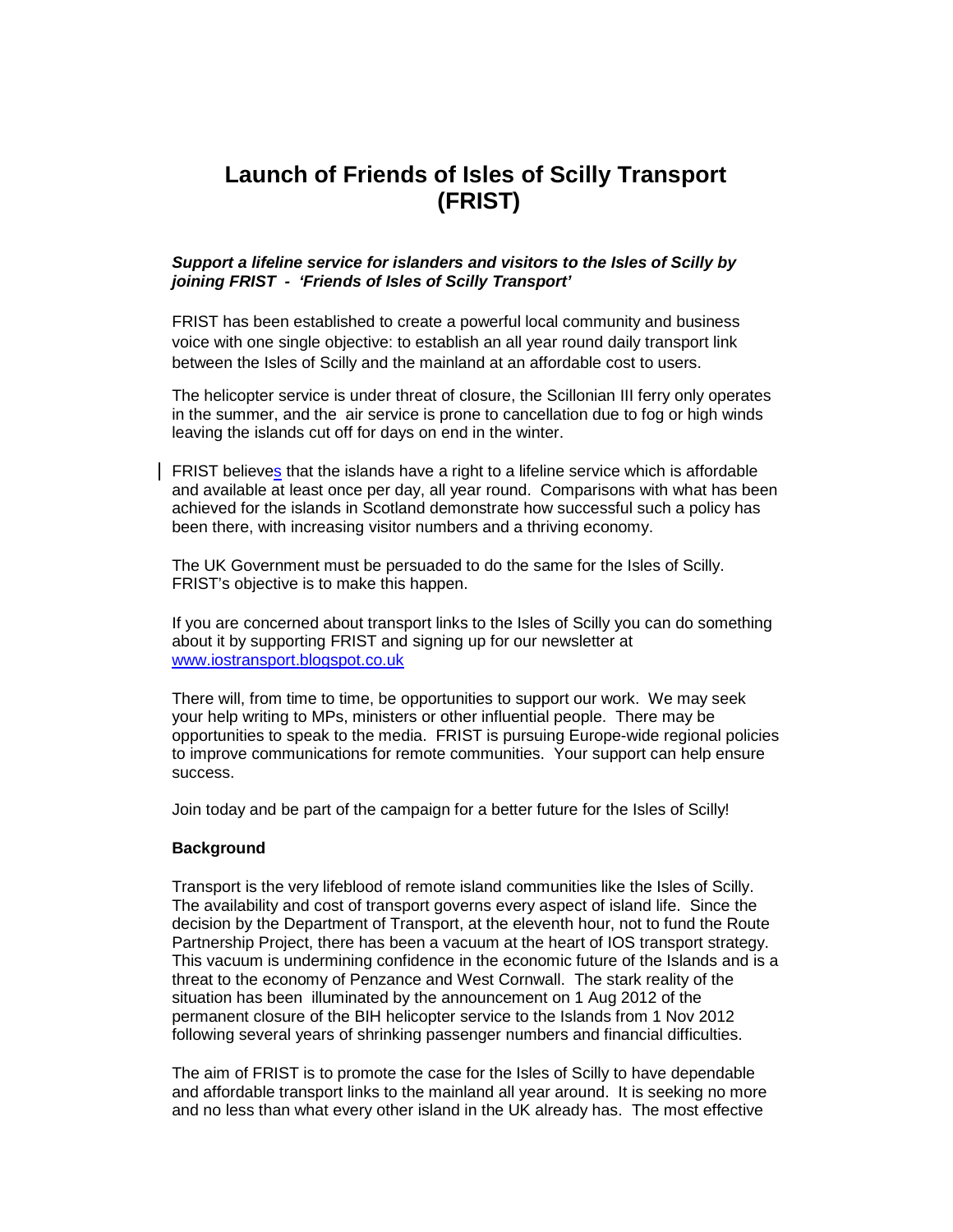way to provide this is likely to be re-establishing an all year round daily ferry service to supplement the remaining air link which is susceptible to extended disruption by adverse weather in the winter months.

Following the decision not to fund a vessel to provide an all year around service the DfT has offered limited funding for improvements to St Mary's and Penzance Harbours. The Isles of Scilly Council is also planning some improvements at St. Mary's airport. Whilst we welcome these long overdue and essential improvements, none of the projects addresses the central issue of infrequent, unreliable and expensive transport links with the mainland threatening the Isles of Scilly economy which serves over 100,000 visitors a years and generates a gross value added (GVA) of over £30 million/year.

The Isles of Scilly has a population of approximately 2000 which is insignificant in electoral terms. As a result vital transport needs are easily ignored. The Isles of Scilly needs friends in making its case for comparable treatment with other islands in the UK. We are therefore seeking the support of friends, people who have an empathy for the islanders' dilemma, and people who value what the Isles of Scilly contributes to the rest of the nation.

# **What will FRIST do?**

FRIST's objective is to see established an all year round daily transport link between the IOS and the mainland at an affordable cost to users.

# FRIST will:

- Take forward the finding and comparisons in the Scottish Report with meetings with ministers, Council members and officials, as well as UK parliamentarians and interested groups.
- Develop a dialogue with the relevant Directorates of the European Commission and Commissioners, ,European Parliament and other groups such as the Council of the Regions, to obtain formal support to put pressure on the UK Government to deliver.
- Explore the potential for the route to be designated as a Public Service **Obligation**
- Support and, if necessary, participate in further studies to provide the necessary justification and funding for such a lifeline service as well as contribute expertise to the choice of options.
- Encourage visits by opinion formers to the IOS to get first hand experience of the current services
- Lobby in support of realistic interim solutions, including the survival of the helicopter service, and works to improve the port structures, dredging, improved passenger and freight facilities to improve the passenger experience as well as an alternative ferry.
- Provide regular reports and suggested actions for supporters.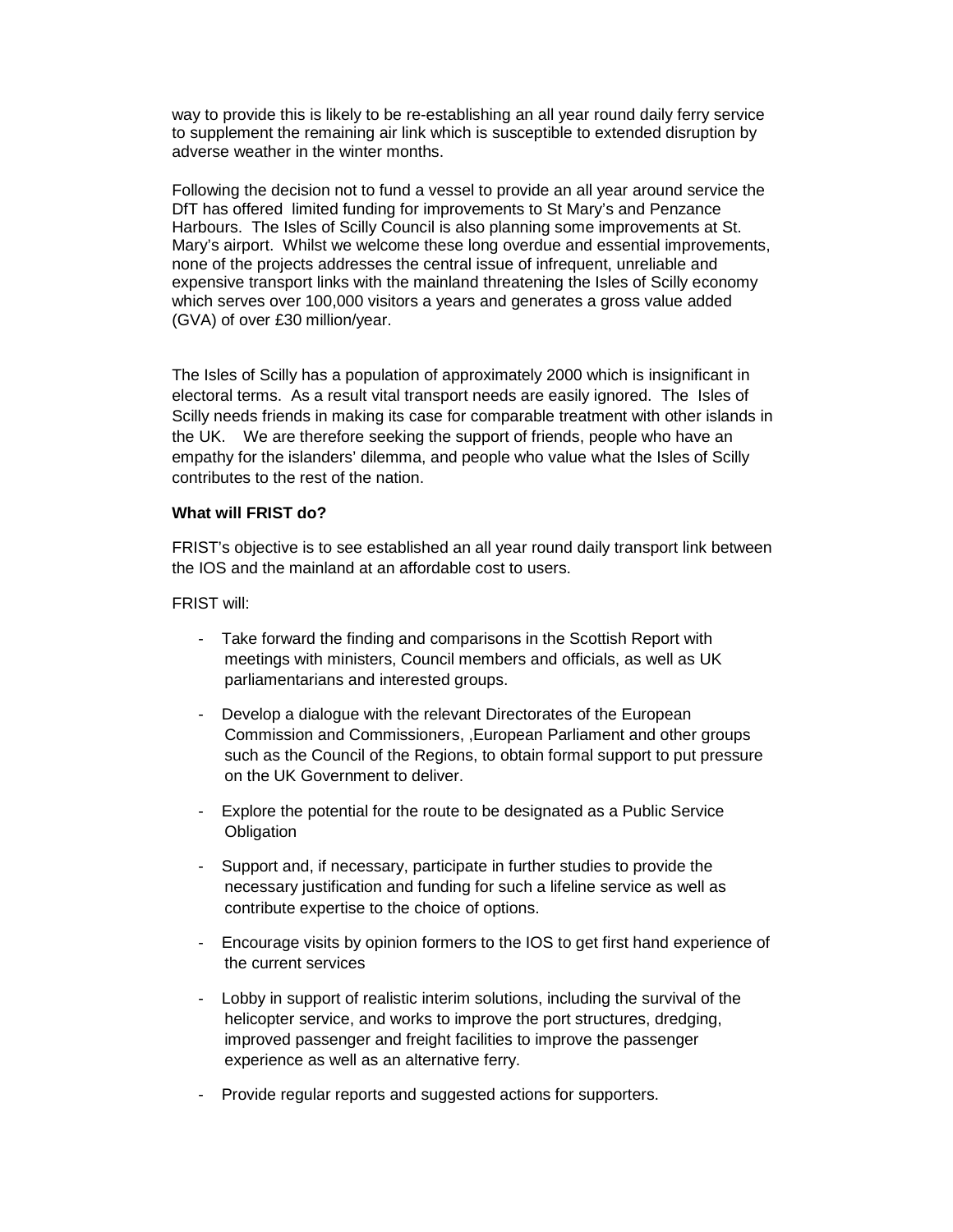## **Issued by the FRIST Advisory Group**

The membership of our FRIST advisory group reflects the range of interests affected by the transport issue.

# **Islanders:**

Robert Dorrien-Smith (TRESCO) James Francis (Star Castle Hotel) Clifford Freeman (St. Mary's Hall Hotel) Marian Bennett (Cllr for Bryher) Chris Savill (Cllr for St. Martin's) Sam Guy (marine pilot and ship's captain) John Peacock (St. Agnes boatman) Alasdair Moore (Tresco Estate) Richard Larn (Maritime historian and author)

# **Mainland**

Lord Tony Berkeley Dick Cliffe (Penzance Chamber of Commerce) Mike Adams (Business campaign group Future Penzance) Ged Wright. (Marine Project Engineer) Rex Cowan (Lawyer, shipwreck explorer, author and broadcaster) Roger Boughton (long term visitor and logistics expert)

For regularly updated information and to sign on as a FRIST supporter, visit: www.iostransport.blogspot.co.uk

Points of contact:

Isles of Scilly: Marian Bennett 01720 422411 email marian.bennett@btconnect.com Penzance: Dick Cliffe 01736 331734 email dick.cliffe@gmail.com

Tuesday 16 August 2012

#### **Notes with Press Release**

1. Problems with the commercial viability of transport links to the mainland were foreseen by the IOS Council and resulted in the Fisher Report dated 2003The Report's conclusions formed the basis for the Route Partnership scheme.The current Scillonian III passenger ferry came into service in 1977 and was 60% funded by an interest free Government loan of £1 million (since repaid). The vessel was refurbished and given a life extension in 1999 and a further refurbishment and life extension to 2018 has been proposed by the IOS Steamship Company. In 2018 the vessel will be 41 years old.

3. Following the decision Norman Baker MP, Under Secretary of State for Transport on 31 March 2011 not to fund the Route Partnership Scheme (which included an all year around ferry/freight vessel) , the IOS Council commissioned a comparative study comparing IOS transport provision with provision for the Scottish Islands. The Isle of Islay has a similar journey time but passenger pay  $£12.35$  for an open return ticket whereas visitors to the IOS pay £85 on the ferry or £120 on Skybus (there is no